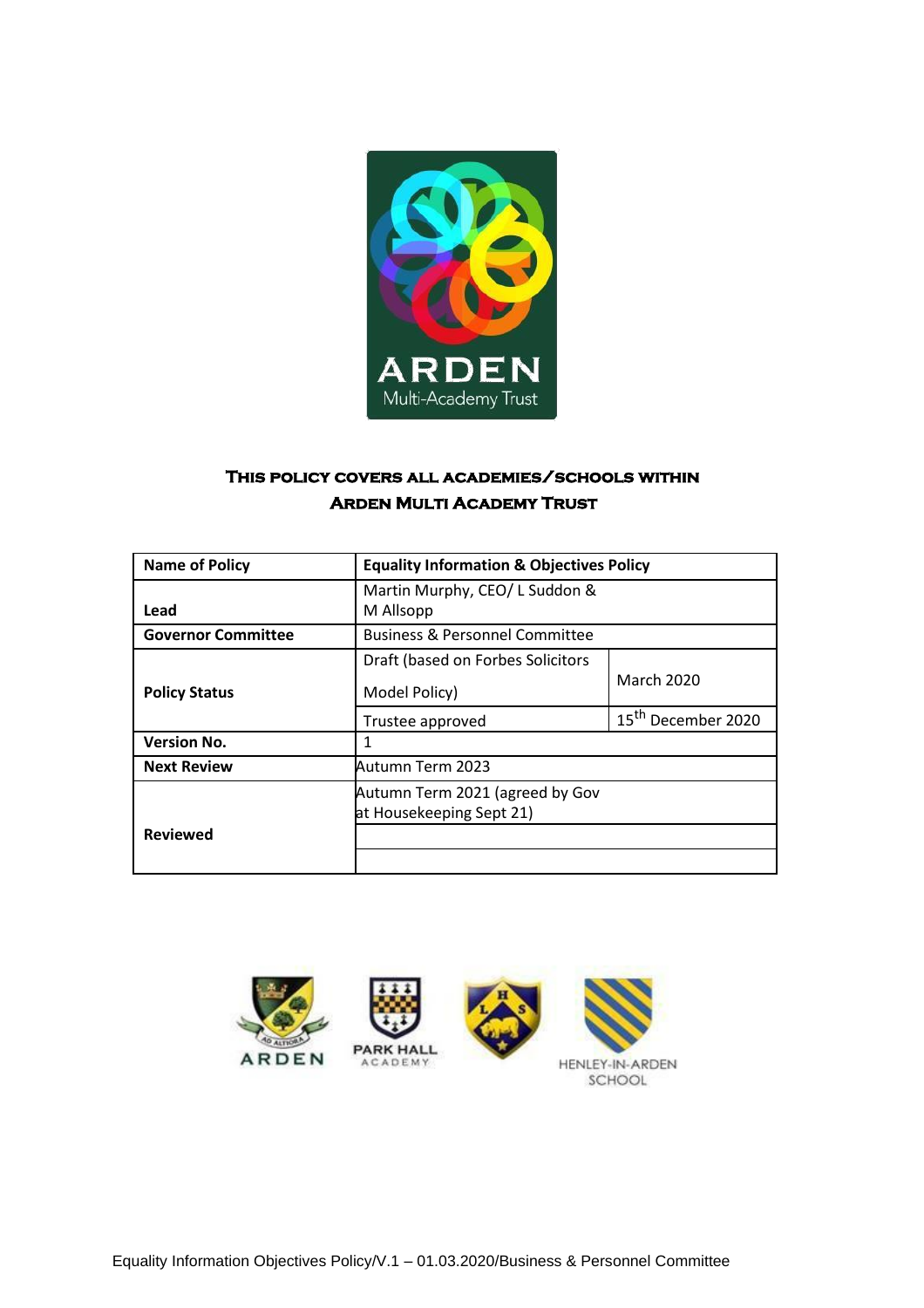#### **1. Aims**

Our schools/academies aim to meet their obligations under the public sector equality duty by having due regard to the need to:

Eliminate discrimination and other conduct that is prohibited by the Equality Act 2010

Advance equality of opportunity between people who share a protected characteristic and people who do not share it

Foster good relations across all characteristics – between people who share a protected characteristic and people who do not share it

#### **2. Legislation and guidance**

This document meets the requirements under the following legislation:

[The Equality Act 2010, w](http://www.legislation.gov.uk/ukpga/2010/15/contents)hich introduced the public sector equality duty and protects people from discrimination

[The Equality Act 2010 \(Specific Duties\) Regulations 2011, w](http://www.legislation.gov.uk/uksi/2011/2260/contents/made)hich require schools to publish information to demonstrate how they are complying with the public sector equality duty and to publish equality objectives

This document is also based on Department for Education (DfE) guidance: The Equality [Act 2010 and](https://www.gov.uk/government/uploads/system/uploads/attachment_data/file/315587/Equality_Act_Advice_Final.pdf) [schools.](https://www.gov.uk/government/uploads/system/uploads/attachment_data/file/315587/Equality_Act_Advice_Final.pdf)

This document also complies with our funding agreement and articles of association.

#### **3. Roles and responsibilities**

The Local Governing Board of each Trust school academy will:

Ensure that the equality information and objectives as set out in this statement are published and communicated throughout the school, including to staff, pupils and parents, and that they are reviewed and updated at least once every four years

Delegate responsibility for monitoring the achievement of the objectives on a daily basis to the headteacher

The LGB will appoint and equality link governor (a member of the BSII sub-committee) who will:

Meet with the designated member of staff for equality every term and other relevant staff members, to discuss any issues and how these are being addressed

Ensure they're familiar with all relevant legislation and the contents of this

document Attend appropriate equality and diversity training

Report back to the full governing board regarding any issues

The headteacher will:

Promote knowledge and understanding of the equality objectives amongst staff and pupils

Monitor success in achieving the objectives and report back to governors.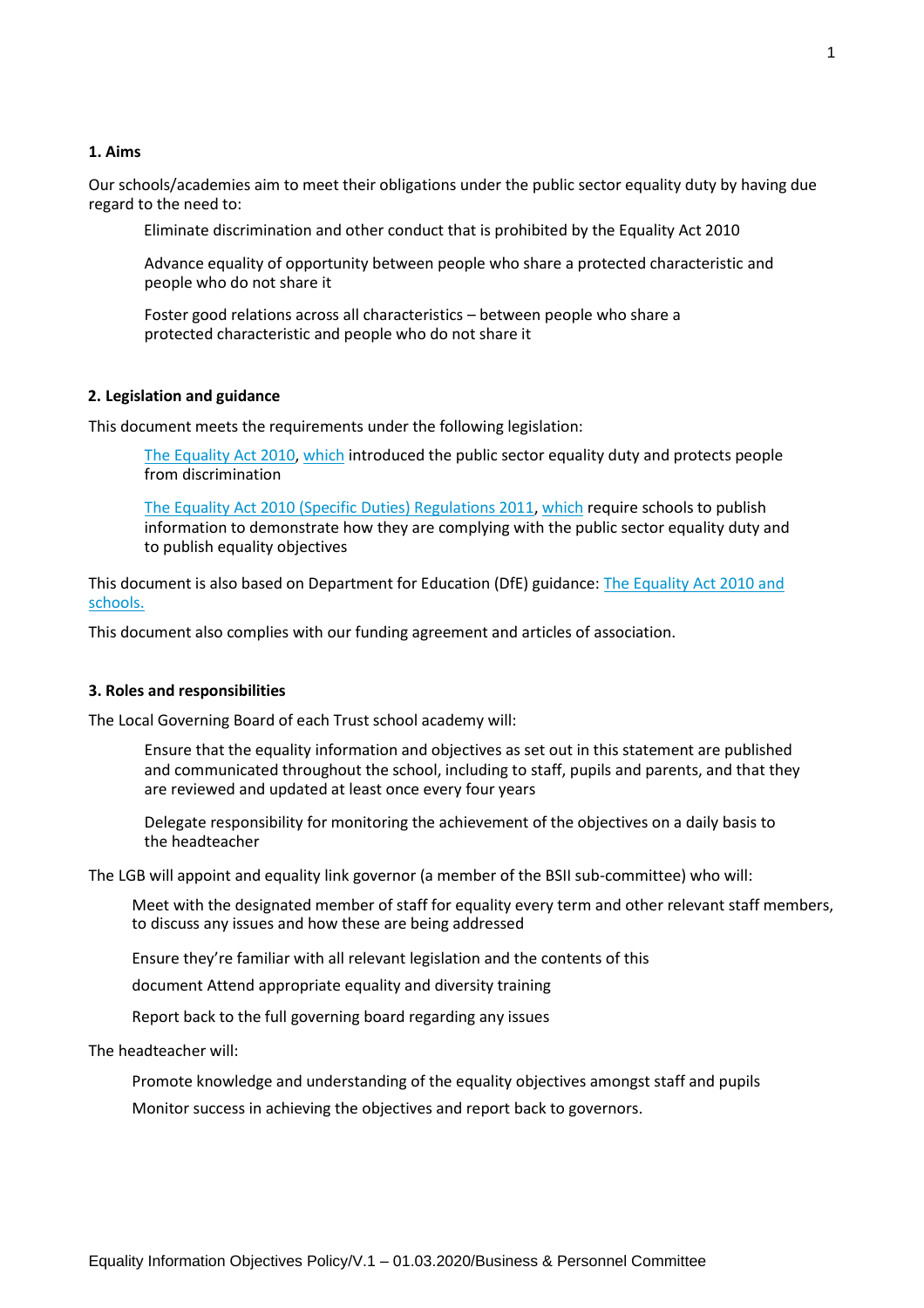The designated member of staff for equality will:

- Support the headteacher in promoting knowledge and understanding of the equality objectives amongst staff and pupils
- Meet with the equality link governor every term to raise and discuss any issues
- Support the headteacher in identifying any staff training needs, and deliver training as necessary

All school staff are expected to have regard to this document and to work to achieve the objectives as set out in section 8.

## **4. Eliminating discrimination**

The Trust schools/academies are aware of their obligations under the Equality Act 2010 and comply with non-discrimination provisions.

Where relevant, our policies include reference to the importance of avoiding discrimination and other prohibited conduct.

Staff, trustees and governors are regularly reminded of their responsibilities under the Equality Act, for example during meetings. Where this has been discussed during a meeting it is recorded in the meeting minutes.

New staff receive training on the Equality Act as part of their induction, and all staff receive refresher training at the start of every new academic year.

The schools/academies have a designated member of staff for monitoring equality issues, and an equality link governor. They regularly liaise regarding any issues and make senior leaders and governors aware of these as appropriate.

### **5. Advancing equality of opportunity**

As set out in the DfE guidance on the Equality Act, the Trust aims to advance equality of opportunity by:

Removing or minimising disadvantages suffered by people which are connected to a particular characteristic they have (e.g., pupils with disabilities, or gay pupils who are being subjected to homophobic bullying)

Taking steps to meet the particular needs of people who have a particular characteristic (e.g., enabling Muslim pupils to pray at prescribed times)

Encouraging people who have a particular characteristic to participate fully in any activities (e.g., encouraging all pupils to be involved in the full range of school societies)

In fulfilling this aspect of the duty, the Trust schools/academies will:

Publish attainment data each academic year showing how pupils with different characteristics are performing

Analyse the above data to determine strengths and areas for improvement, implement actions in response and publish this information

Make evidence available identifying improvements for specific groups (e.g., declines in incidents of homophobic or transphobic bullying)

Publish further data about any issues associated with particular protected characteristics, identifying any issues which could affect our own pupils

#### **6. Fostering good relations**

The Trust schools/academies aim to foster good relations between those who share a protected characteristic and those who do not share it by:

Promoting tolerance, friendship and understanding of a range of religions and cultures through different aspects of our curriculum. This includes teaching in RE, citizenship and personal, social,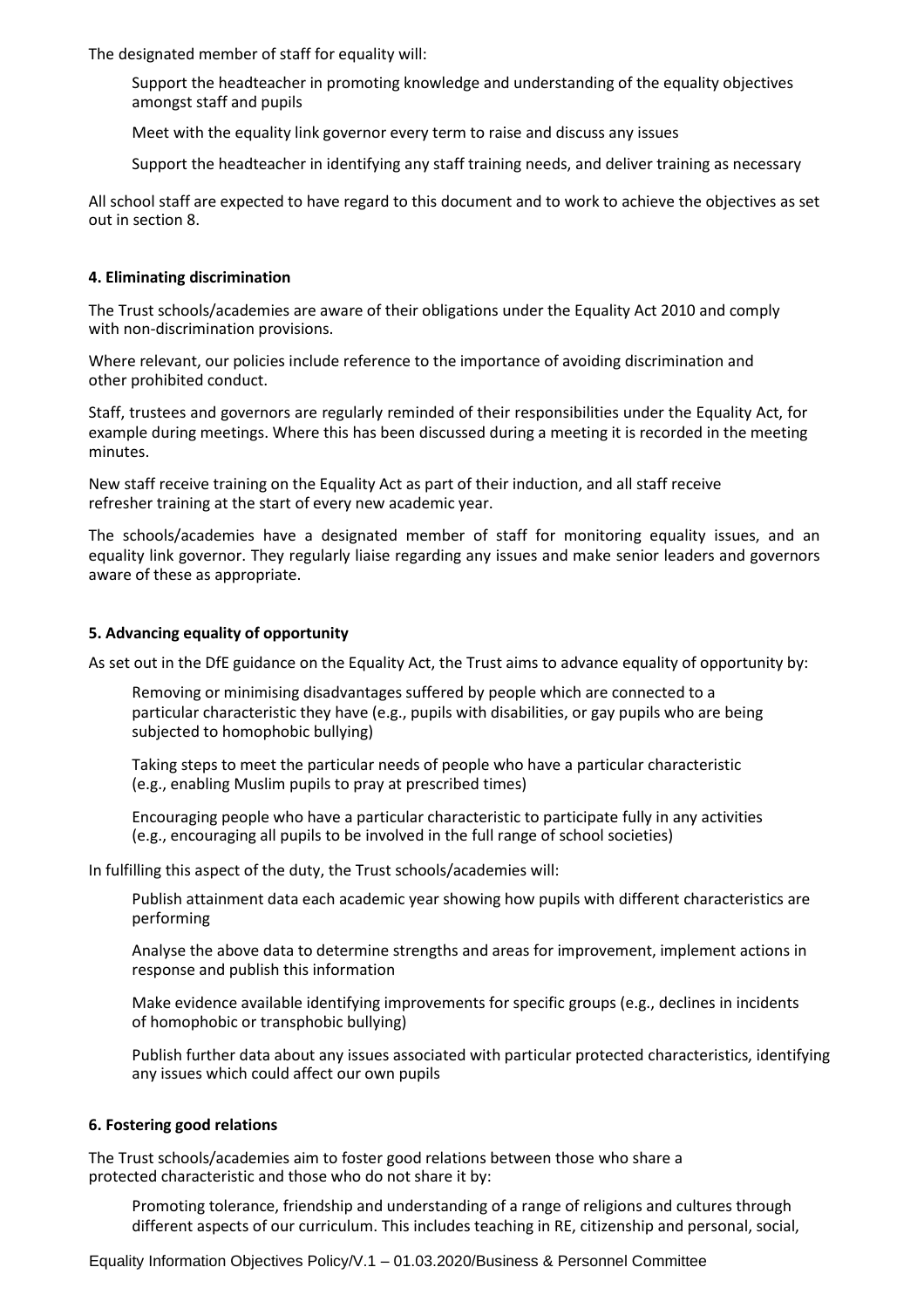health and economic (PSHE) education, but also activities in other curriculum areas. For example, as part of teaching and learning in English/reading, pupils will be introduced to literature from a range of cultures

Holding assemblies dealing with relevant issues. Pupils will be encouraged to take a lead in such assemblies, and we will also invite external speakers to contribute

Working with our local community. This includes inviting leaders of local faith groups to speak at assemblies, and organising school trips and activities based around the local community

Encouraging and implementing initiatives to deal with tensions between different groups of pupils within the school. For example, our school council has representatives from different year groups and is formed of pupils from a range of backgrounds. All pupils are encouraged to participate in the school's activities, such as sports clubs. We also work with parents to promote knowledge and understanding of different cultures

We have developed links with people and groups who have specialist knowledge about particular characteristics, which helps inform and develop our approach

# **7. Equality considerations in decision-making**

The Trust schools/academies ensure they have due regard to equality considerations whenever significant decisions are made.

The Trust schools/academies always consider the impact of significant decisions on particular groups. For example, when a school trip or activity is being planned, the school considers whether the trip:

Cuts across any religious holidays

Is accessible to pupils with disabilities

Has equivalent facilities for boys and girls

# **8. Equality objectives (for consideration by each School) Arden Multi-Academy Trust**

# **Equality Objectives 2021 - 2023**

- 1. To promote spiritual, moral, social and cultural development and understanding through all appropriate curricular opportunities, with particular reference to issues of equality and diversity.
- 2. To promote cultural understanding between different ethnic groups within our school community.
- 3. To increase the extent to which pupils, including in particular those with protected characteristics, and children who may be affected by discrimination and lack of equal opportunity as defined by the Equality Act, feel valued and confident, and in consequence are more likely to achieve their potential and make good progress
- 4. To increase staff's understanding of equality and its implications on a day-to-day basis, and in this way help to reduce and remove inequalities in attainment throughout the school, particularly inequalities relating to the protected characteristics listed in the Equality Act
- 5. To narrow the gap for pupils between in particular between those with and without protected characteristics as defined by the Equality Act and between low income and non-low-income pupils
- 6. To employ a diverse workforce representative of our community.

To achieve these objectives, we will:

- exploit opportunities to celebrate diversity and promote equality within our school community
- consult with stakeholders from all protected characteristics and others to identify aspects of diversity and equality which are of most importance to them and use this to inform our work.
- regularly review and evaluate our work to ensure that this is the case.
- positively discriminate to ensure stakeholders from all protected characteristics are appropriately represented in aspects such as the school council, rewards, staffing etc.
- communicate with stakeholders on our work in this area and share next steps.
- train staff to actively promote equality and diversity and actively tackle discrimination and inequality

Equality Information Objectives Policy/V.1 – 01.03.2020/Business & Personnel Committee